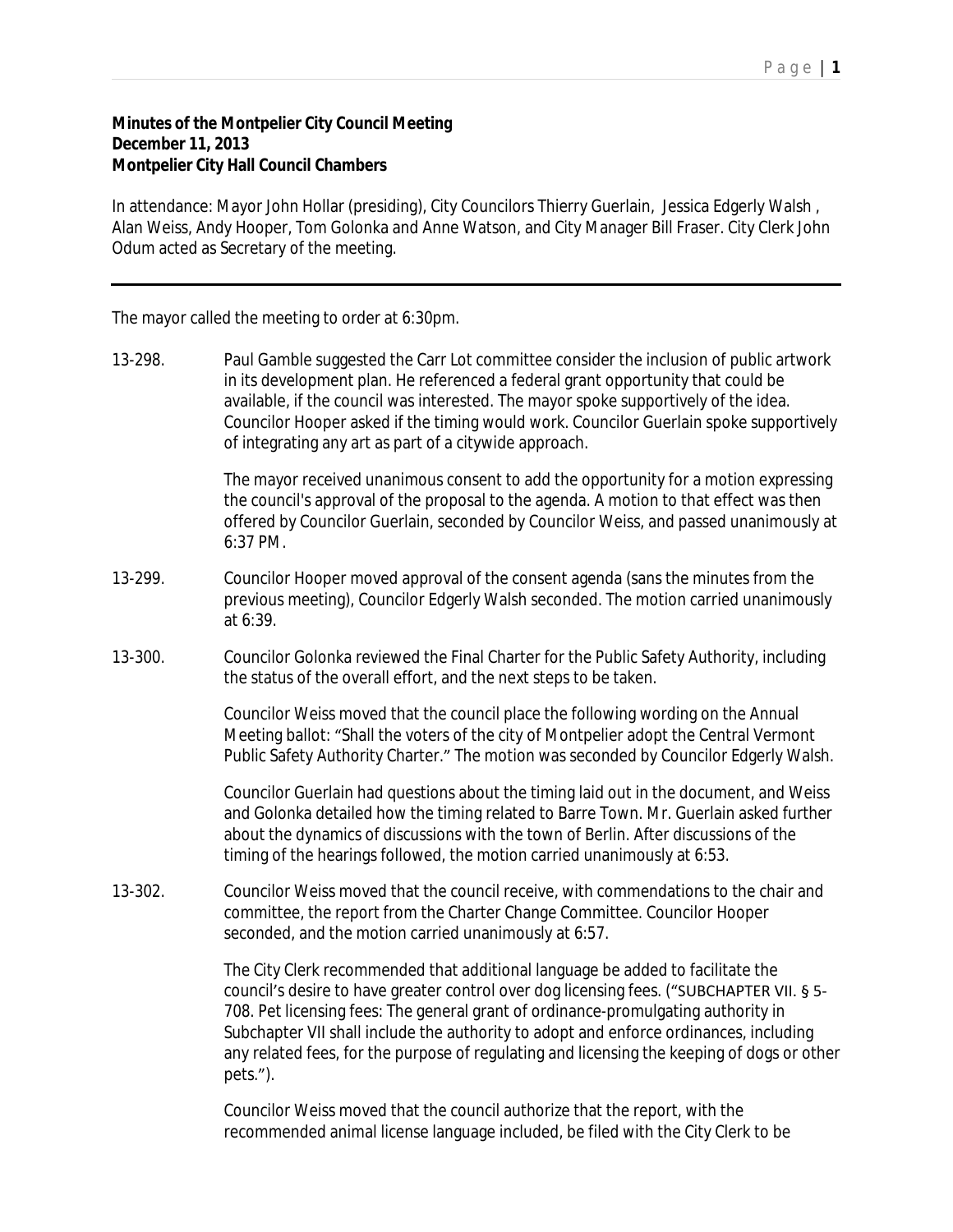considered for inclusion on the ballot, with a grant of authority to city staff to make typographic corrections as needed. Councilor Hooper seconded.

Councilor Guerlain had questions about the relationship of the proposal to the schools. The mayor asked Charter Committee Chair Nancy Sherman to elaborate on any discussions about the school section.

The motion carried unanimously at 7:02.

13-303. City Manager Fraser narrated a power point presentation laying out the proposed budget for the next fiscal year.

> Councilor Hooper asked for clarifications on personnel funding. Councilor Weiss spoke highly of the performance measure system. He expressed his desire to see the funding restored for a citizen survey, recommending the council take the \$20,000 out of Montpelier Alive's budget for that purpose.

Councilor Edgerly Walsh echoed praise for the performance measures, and suggested that an online citizen survey would be cheaper. Ms. Edgerly Walsh had further questions about changes in the emergency management budget. Mr. Fraser and Fire Chief Robert Gowans elaborated; making note of the transition to a new community communication system that is funded and hosted by the state.

Councilor Edgerly Walsh concluded her questions with inquiries into circulator bus, cemetery, and road funding.

13-304. Councilor Guerlain asked the City Manager about proposed parking lot changes at the high school. Councilor Weiss followed up with concerns that potential plans might conflict with state regulations.

> Councilor Guerlain then asked about the status of the road work on Barre Street. Public Works Director Todd Law indicated that it should be completed by the end of this week or early next week.

Councilor Guerlain concluded with questions about the status of the Carr Lot project, and broached the topic of the council's upcoming meeting schedule. A general agreement to cancel the next meeting followed.

Councilor Watson asked about the schedule for taking the annual council photo. After discussion, a consensus to schedule it on January 8th at 6:00 followed.

Councilor Weiss offered a season's greetings to all.

Councilor Watson spoke on behalf of the schools, expressing gratitude for the community support in wake of a tragedy this week.

- 13-306. The City Clerk noted the upcoming water/sewer payment date.
- 13-307. City Manager Fraser reported that library authorities want to know if they should come to an upcoming council meeting to present their budget. Councilor Golonka suggested it would be a good idea, and there was general concurrence among the other councilmembers. It was suggested the presentation could be on January 15<sup>th</sup>.